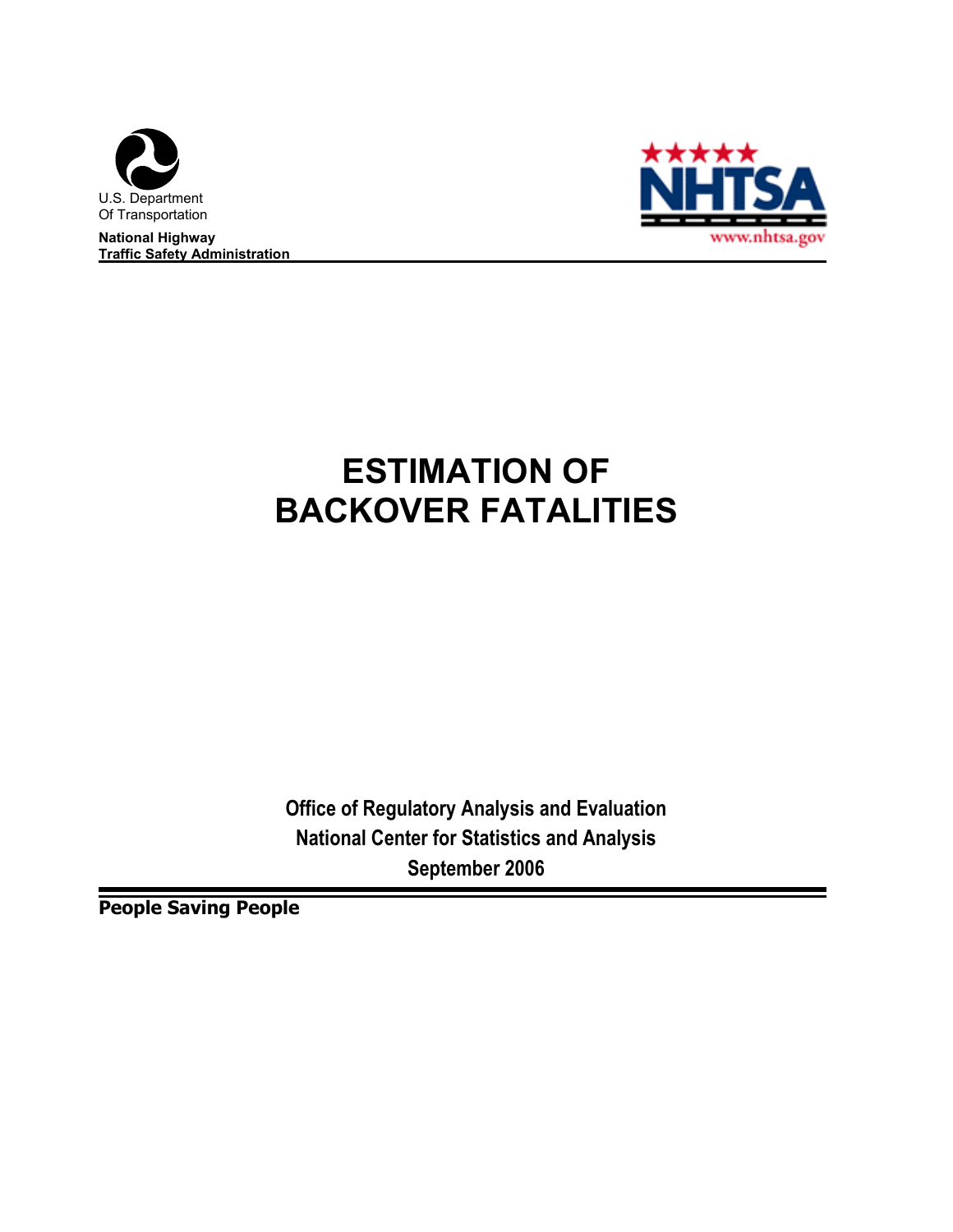#### Introduction

Backover fatalities are a part of the tens of thousands of motor vehicle fatalities that occur every year. NHTSA's mission is to save lives, prevent injuries and reduce economic costs due to road traffic crashes, through education, research, safety standards and enforcement activity. NHTSA is data driven in an effort to produce objective results. However, the databases we maintain do not produce a census of every motor vehicle related injury and fatality. While the FARS database is a census of motor vehicle crashes, it only catalogues crashes that are related to a public road. If a fatal crash occurs entirely on private property, (e.g., in a driveway, parking lot, on a farm) it will not be included in the FARS, in accordance with the criteria defining FARS cases. Likewise, if a motor vehicle related injury or property damage only crash occurs, several factors may cause the case to not appear in any database. These include the lack of a police report, a lack of insurance involvement, and a lack of documentation regarding medical treatment. In addition, NASS-GES does not include certain cases because they do not fit the definition of a traffic crash. Thus, we not only lack information regarding backover fatalities, but also backover crashes occurring on private property that result in injuries and property damage.

The definition of a "backover" fatality has not been identified in many cases and has not been applied consistently over various analyses issued by NHTSA and others. This has made it hard to compare historical estimates and has now led us to identify the codes used in FARS to define a backover fatality.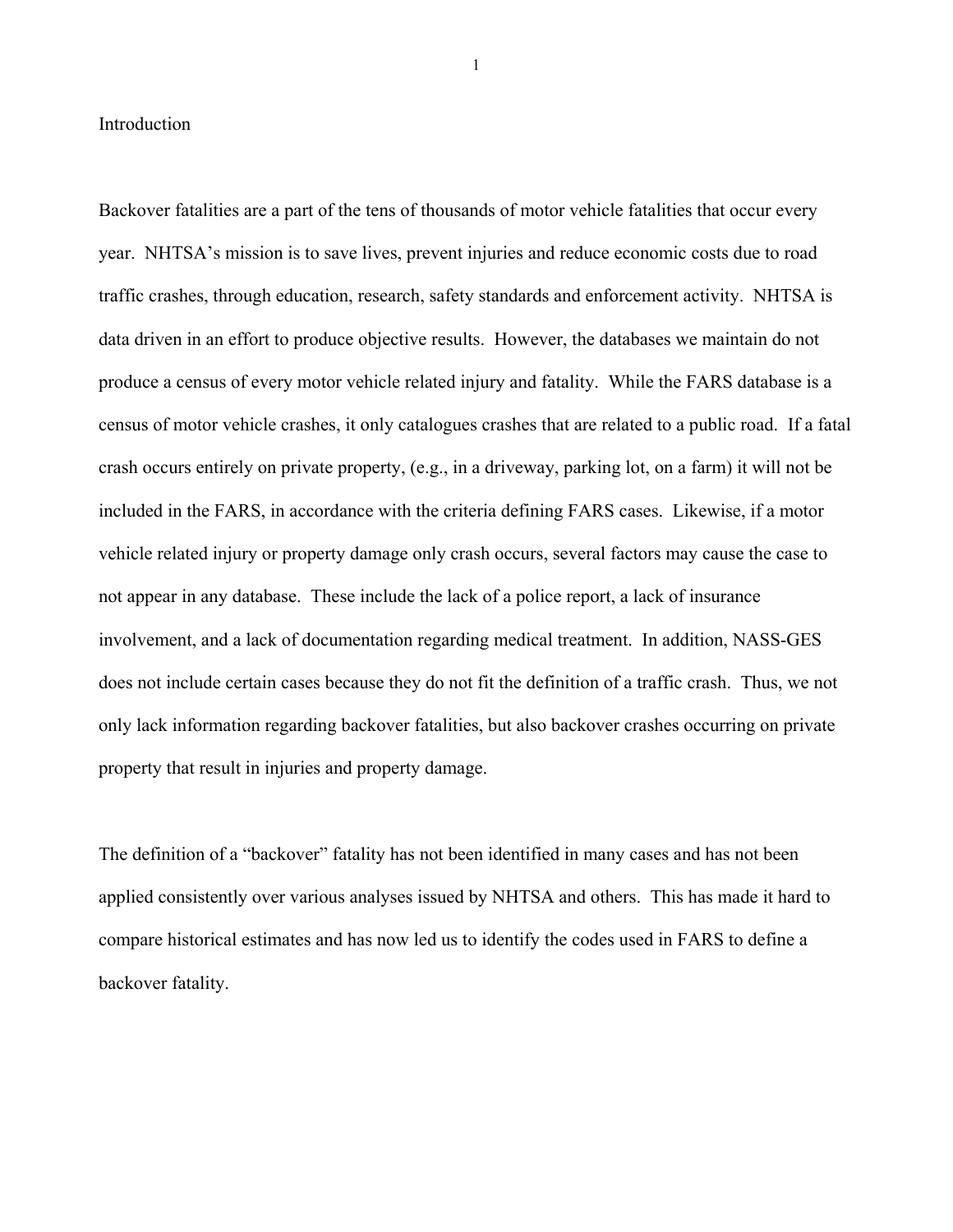Historical Approaches

A 1997 Research Note claimed "an annual average of 475 backover fatalities (85 on-road and 390 off-road) for 1992 and 1993." This estimate was excluded from the August, 2005 "Preliminary Regulatory Evaluation (PRE) to FMVSS 111, NPRM to Require a Rear Detection System for Single-Unit Trucks" (Docket No. 19239-2) because we "were unable to determine the exact methodology and assumptions used by the original researchers. Thus, while the underlying data set still exists, it was not possible to reproduce and confirm the results presented in that study." Under our current definition of backover, there were on average 78 fatalities in FARS in 1992 and 1993 (see Table 1), as compared to the 85 on-road estimate.

In 2004, NHTSA produced a Death Certificate Study that examined a variety of non-crash aned nontraffic related motor vehicle fatalities during 1998. Backover fatalities were a focus in this report. However, "backover" was not defined. After examining over four thousand death certificates from 35 states and DC, a total of 91 backover deaths were reported. A straight line projection was made based on the number of death certificates identified as candidates nationwide ( $\approx$ 5,500) and the number of death certificates NHTSA was given permission to examine by the 35 states and DC (4,046). This produced a national estimate of 123 backover fatalities a year. This national estimate was then referenced in the executive summary of that very document and was rounded to 120 backover fatalities a year. If a person was fatally injured in a backover crash and admitted to a hospital, the official cause of death as recorded on the death certificate may not mention a backover maneuver, or even the fact that a motor vehicle was involved in the death. While the death certificate study was intended to be a census of non-crash fatalities, we can safely say that 120 is a lower bound for the number of backover fatalities that actually occurred. In addition, the Death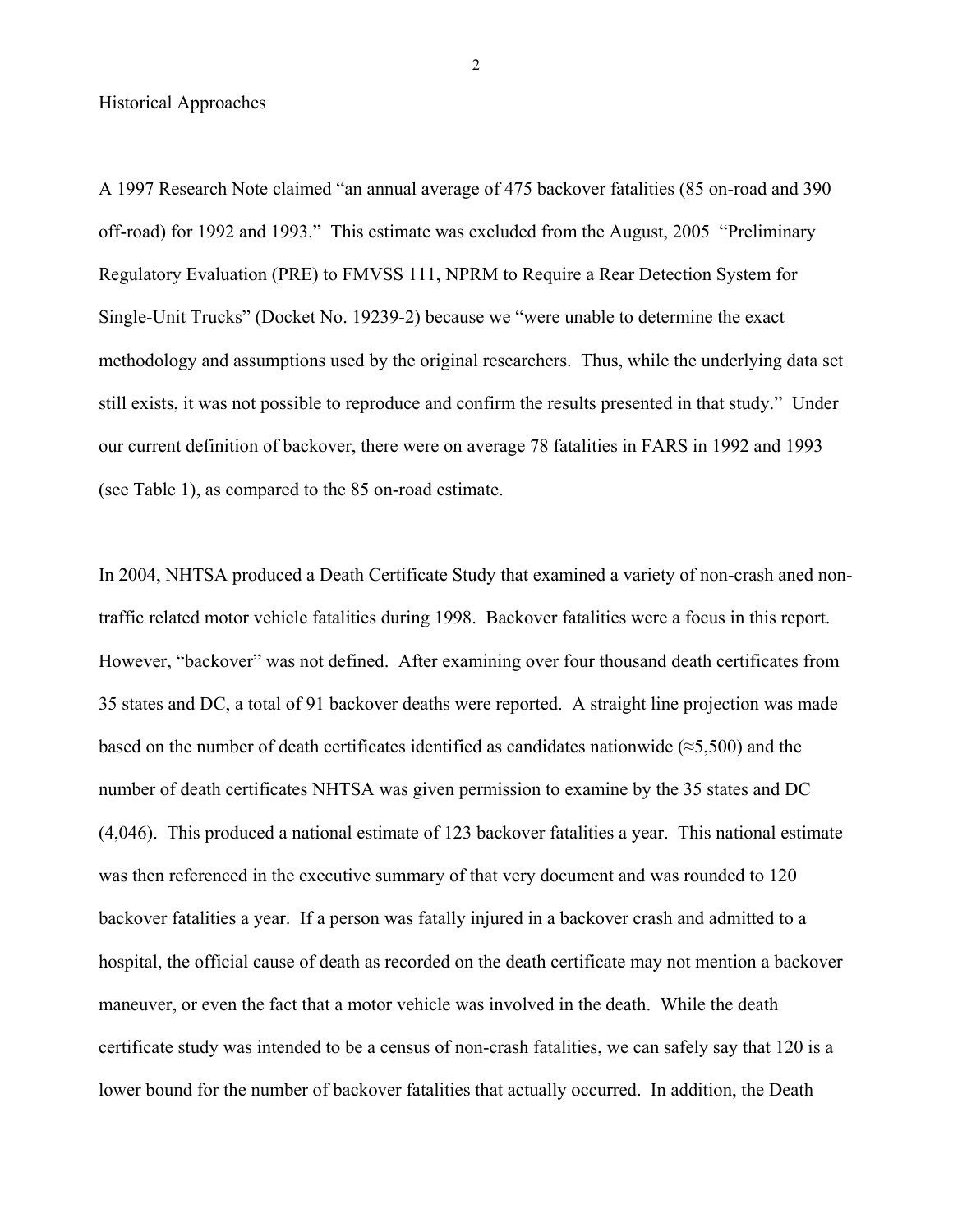Certificate Study also provided a ratio of on-road to off-road backover crashes that has been frequently quoted in other NHTSA documents. It was found that 13 (14%) of the 91 fatalities occurred on the roadway, whereas the other 78 (86%) occurred off the roadway.

The PRE for FMVSS 111 contained a now believed to be flawed estimate of the number of backover deaths (330). The PRE's Table III-2 apparently used a different definition of backovers (which were estimated around 1999), and has an irreproducible collection of FARS cases over 1991-1997. According to the PRE there are 381 supposed "backover" deaths, which average to about 54 deaths annually. This was then multiplied by the ratio of on-road to off-road backover crashes that was found in the Death Certificate Study, to produce 330 deaths. (Under our current definition of backover deaths, we find 536 in 1991-1997, as compared to the 381 used in the PRE.) Thus, a FARS set using an "unknown" definition of backovers is averaged, and multiplied by a ratio under the assumption that all of the FARS cases are entirely on-road.

A further complication is that the Death Certificate Study definition of on-road and off-road did not correspond to the FARS definition of trafficway, which determines whether a case is included in FARS. The Death Certificate Study did a separate search of FARS over 2000-2001. This involved not merely checking FARS variables, but rather investigating the not-yet-destroyed police action reports (PARs) from which the FARS database is constructed, and determining if a crash was related to backover, and where it took place (on- or off-road). The analysis within the Death Certificate Study found that only 28 (27%) of 102 "verifiable" FARS backover crashes in those two years were actually on-road cases. However, it appears that the definition of on-road in the Death Certificate Study was limited from curb-to-curb (although it was subjectively applied), while the FARS definition of trafficway goes from private property line to private property line. So, for example, a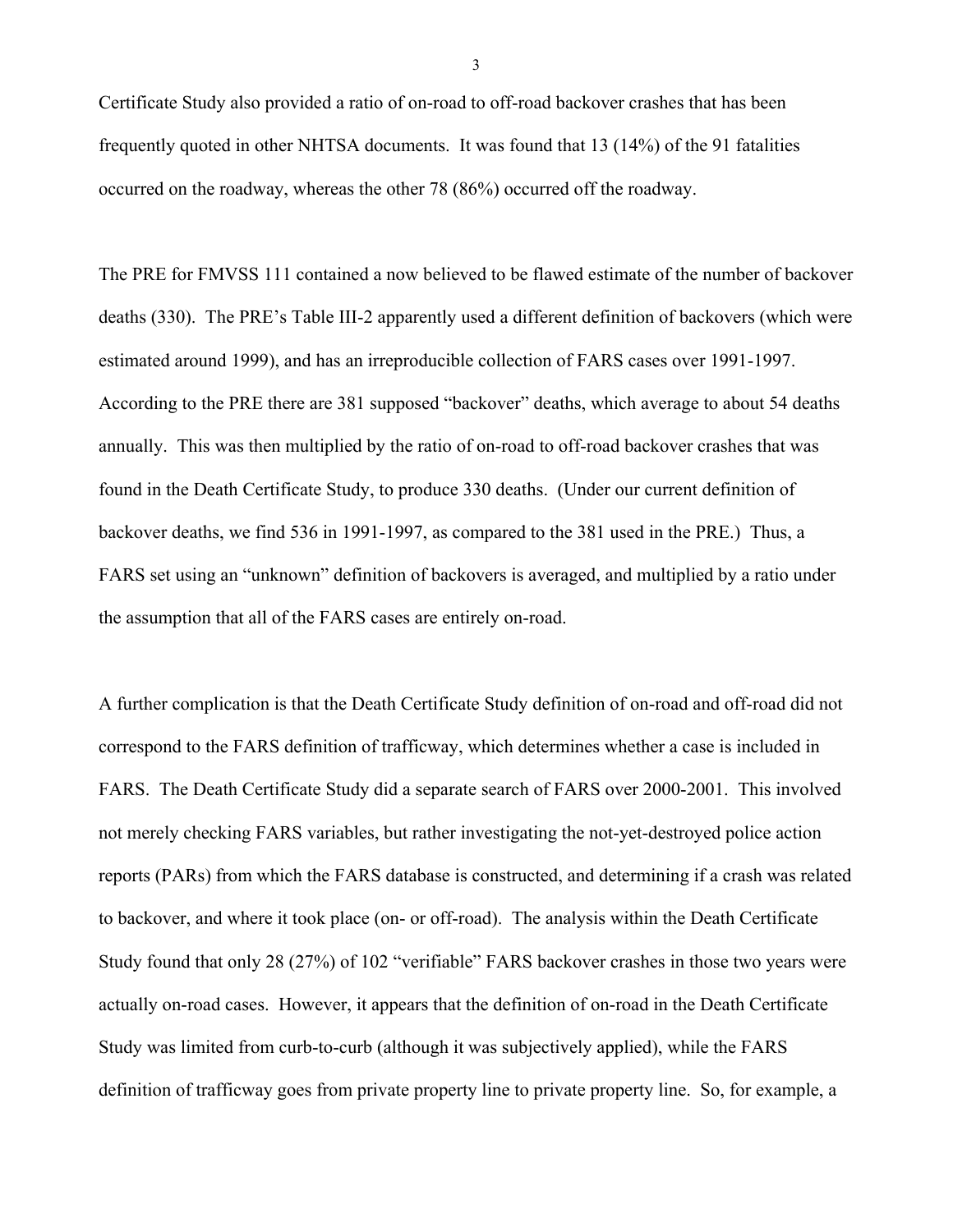car backing out of a driveway and striking a person on the sidewalk was considered a "driveway" incident (off-road) in the Death Certificate Study, while it would be in the trafficway and included in FARS. In essence, we now know that we can't rely on the ratio of on-road to off-road defined by the Death Certificate Study to inflate the FARS cases to get an estimate of total backover fatalities as was done in the PRE.

In summary, there were two mistakes made in the PRE. First, we relied on an older estimate of FARS cases for which we did not verify the definition of a backover case. Second, we assumed all FARS backover cases were on-the-road and applied a ratio of on-road to off-road from the Death Certificate Study to the FARS cases.

### The Current Approach

The current estimate is constructed from a combination of two studies, the 2004 Death Certificate Study's collection of backover deaths from 1998, and the FARS backover deaths within the same time period. In order to produce a set of FARS cases, we must first establish a definition for a FARS backover crash, specifically eliminating cases that include driverless vehicles (crashes that involved a child interfering with the controls and crashes where a driver left their vehicle and was subsequently killed due to the car's movement).

Our new definition for these crashes will be examined in greater detail here, in addition to being attached as an appendix. After loading and merging the Accident and Person files, the people in the file are divided into Drivers and Nonoccupants (Pedestrians, Bicyclists, Other Cyclists, Other Pedestrians, and Unknown Non-motorist) that died. The nonoccupants were then associated with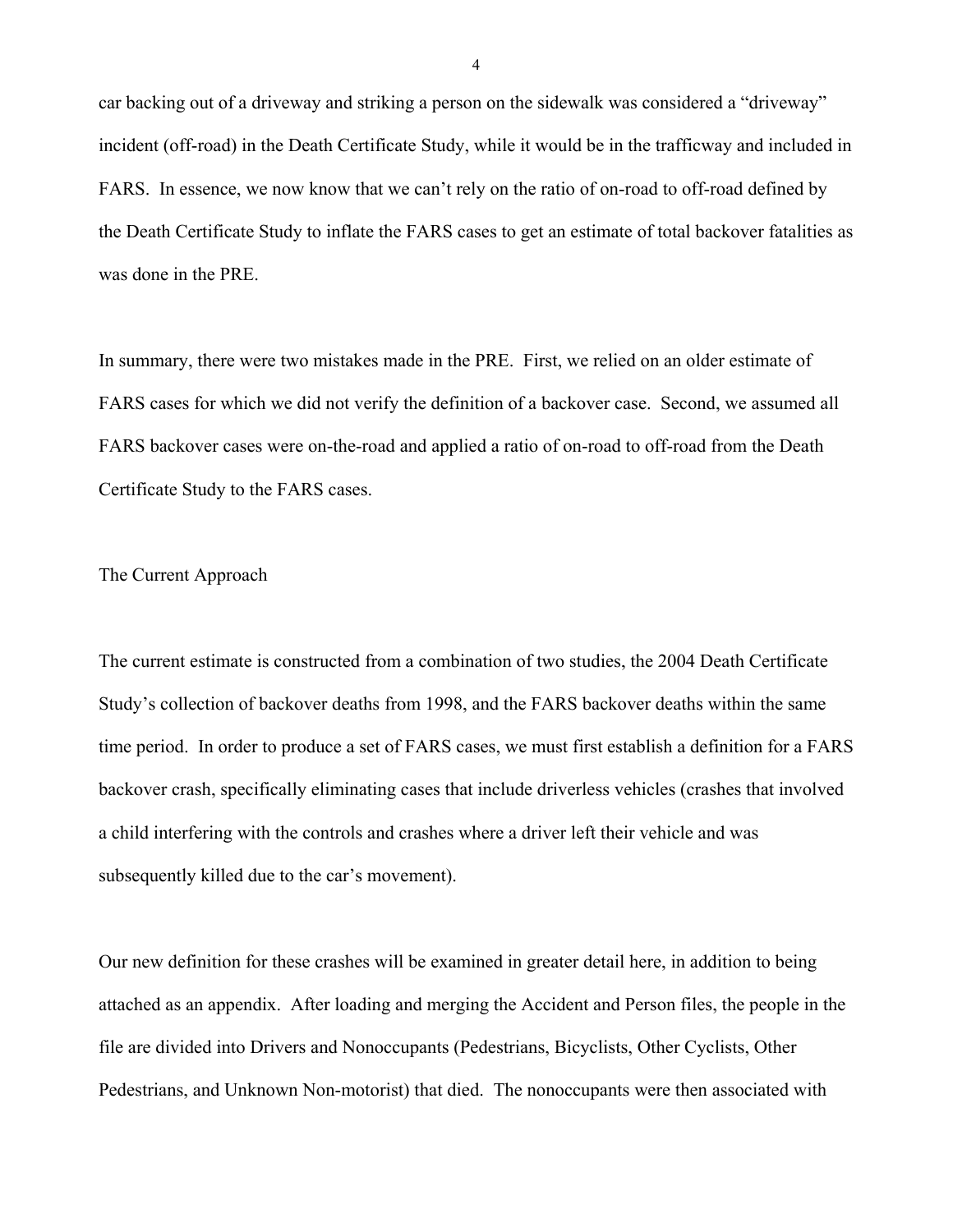the vehicle that struck them, by the variable N\_MOT\_NO. Next, all of the vehicles in the Vehicle File were merged with their corresponding drivers.

It is in this step that driverless vehicles are accounted for. If no specific person file of type "driver" is associated with a vehicle in FARS, this means that the driver was unknown or not present. This solution avoids cases of a driver exiting their vehicle and dying as a result of the vehicle moving backwards (due to technical or driver error). The official FARS coding for such a case states that the victim will be coded as a pedestrian after successfully exiting the vehicle after it has come to rest. Suppose, for instance, that in such a case, the victim was somehow coded as a driver. As such, the algorithm does not catalogue driver deaths, and the case is not counted. Next, suppose that the victim was coded as a non-occupant. This non-occupant would be related to the vehicle that struck them, but the vehicle would have no corresponding *identified* driver (there exists no such person in the Person file that is coded to be a driver as we have already assumed that by hypothesis. Additionally, the FARS coding manual specifically instructs the user to only code an individual as a driver if they were driving the vehicle, not merely if a child was sitting in the driver's seat. A handful of young drivers caused backover fatalities according to our definition over 1995-2004, but the youngest was 14 years old, which is a legal driving age in some states.

After this collection of identified vehicles with identified drivers is collected, it is merged with the non-occupant fatalities. Specifically, these cases are examined for those that fit the characteristics of a backup crash. That is, among these non-occupant fatalities (caused by identified vehicles with identified drivers), we only will examine the cases where a number of factors coincide. The first harmful event must be an impact with a non-occupant, and the vehicle must be performing a backover maneuver. Here the vehicle maneuver variable VEH\_MAN was used, but with special attention to parking and exiting parking. If the vehicle maneuver was related to parking, an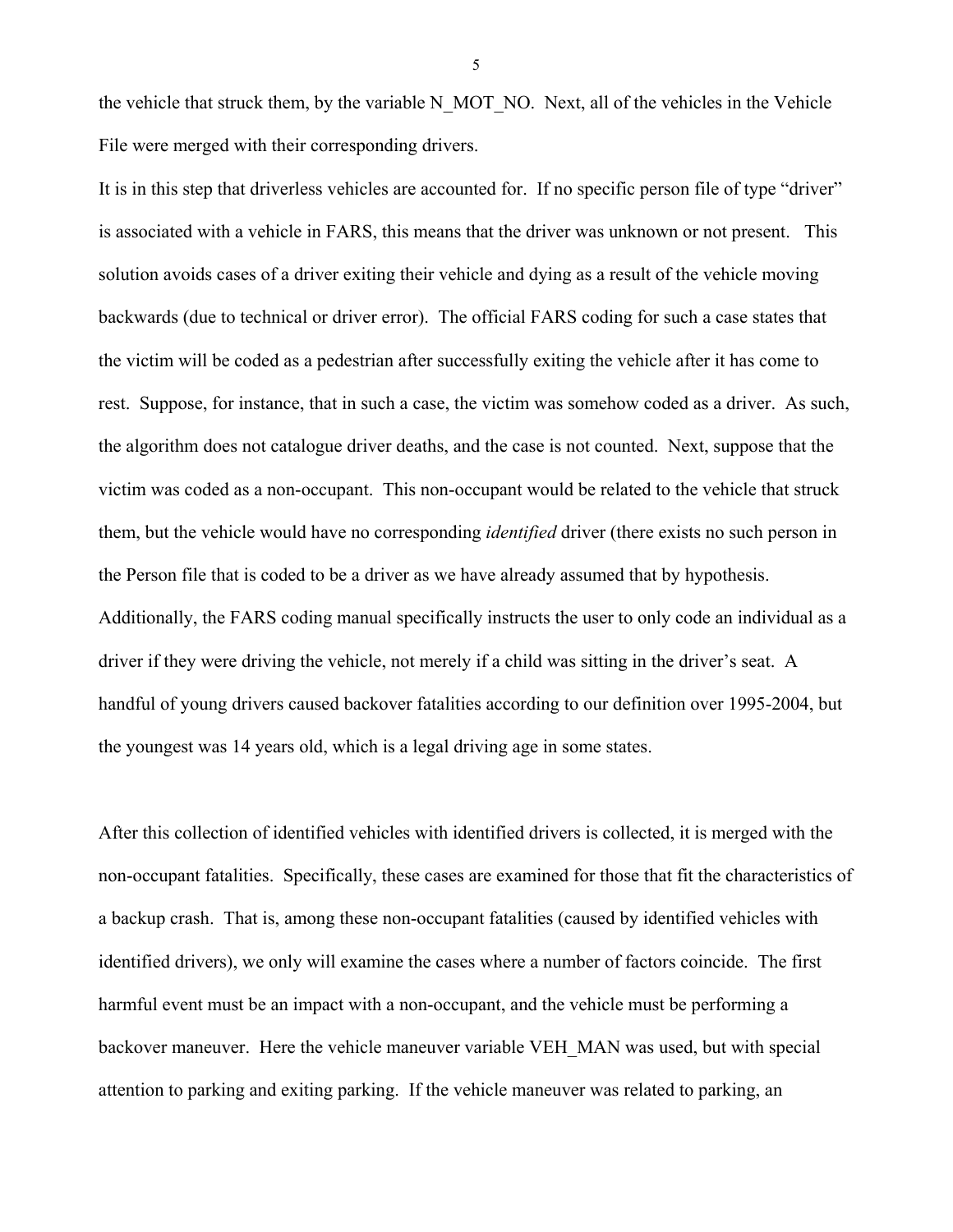additional check was made with the initial impact. Because the initial impact was with a nonoccupant, the initial impact variable will describe where that non-occupant was struck by the vehicle. Therefore, if the initial impact was a non-occupant collision from 4 to 8 o'clock on the vehicle, then that vehicle would be associated with a backover maneuver.

The description above, with corresponding SAS code serves as a definition of a "backover crash" with respect to FARS. So far, no other definition has been documented to our knowledge regarding these cases. Alternatives exist amongst the choices of variables, especially the "first" impact and "first" harmful event being replaced with "principle" impact and "most" harmful event. By using the variables that describe the first impact, cases where pedestrian impacts are a result of some other action are less likely to be included.

According to FARS, there were 83 backover deaths in 1998 across the nation, and 58 backover deaths within the set of the 35 states and the District of Columbia over which the Death Certificate Study was done. By matching "backover" cases based on age, sex, state, and date of death, 14 matches were found. That is, it is highly likely that FARS and the Death Certificate Study have 14 cases in common. So, if we sum the distinct cases across both studies, there exist  $(91-14) = 77$  cases just in the Death Certificate Study,  $(58-14) = 44$  cases just in FARS, and 14 cases in both, for a sum of  $(91-14) + (58-14) + 14 = 135$  cases. The Death Certificate study used a linear projection based on the number of death certificates they were granted access to by their respective states, and the number of death certificates overall that fit a preliminary search of standard coding. We then use the same ratio used in the death certificates of (123/91) to expand the 135 cases to a national total of 183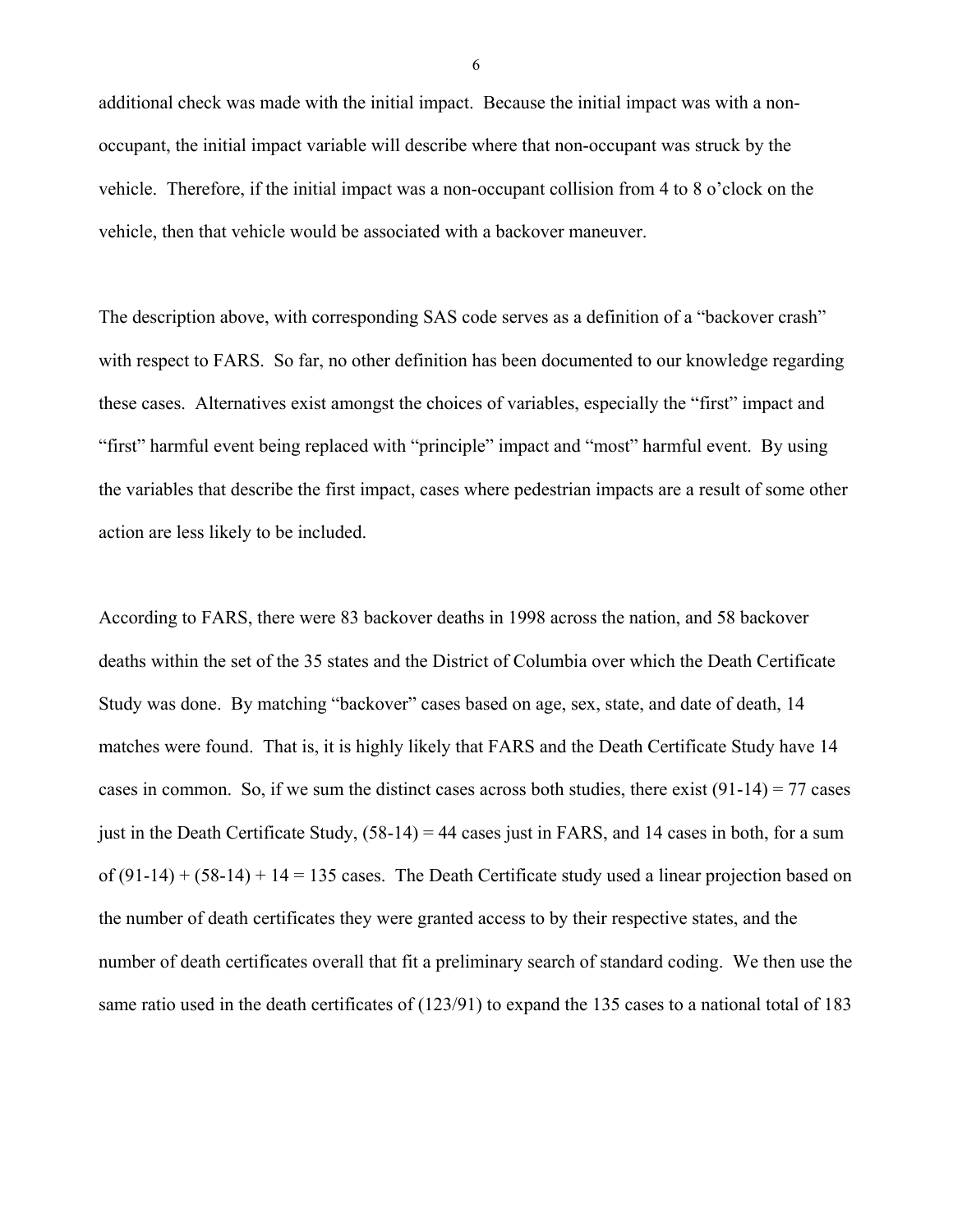deaths.<sup>1</sup> Thus, according to our national estimate of 183 deaths, 69 were children under 5 and 76 were children under 15. Also, 76 percent of the fatalities were caused by passenger vehicles, 24 percent were caused by medium/heavy trucks or other vehicles.

We justify using the 1998 data for a current estimate after examining the FARS data across several years. From 1991 to 2004, there is no definite trend in the number of fatalities, and it seems to hover in a range of 60-80 cases a year (averaging 76 cases per year in 1991 to 2004), with a slight downward trend (averaging 74 cases per year in the last 10 years from 1995 to 2004). One would expect with increasing vehicle registrations and vehicle miles traveled, there might be an increase over time, but FARS data do not support such a hypothesis in recent years.

Because the current approach uses a combination of death certificate cases and FARS data, only one year of information (1998) is available. Despite this limitation, distributions over several years worth of FARS can provide insight to the problem. Table 2 examines the distribution of the age of the victim by the striking vehicle.

<sup>&</sup>lt;sup>1</sup> Sometimes, the use of a capture-recapture strategy can prove useful to finding a better estimate. Frequently used for animal populations or epidemiology, it almost applies in this case. However, a critical hypothesis requires each case to have an equal likelihood of appearing in either study, which is clearly false in this case. If a crash occurs entirely offroad, then it will never be in FARS. FARS and the Death Certificate Study are counting different types of fatalities, and as such are poor candidates for the capture-recapture method. Consider the conditional probability of a case in that is in one study being found in the other study. This probability would help us create a more accurate capture-recapture style model, but requires much more knowledge of the population than we have.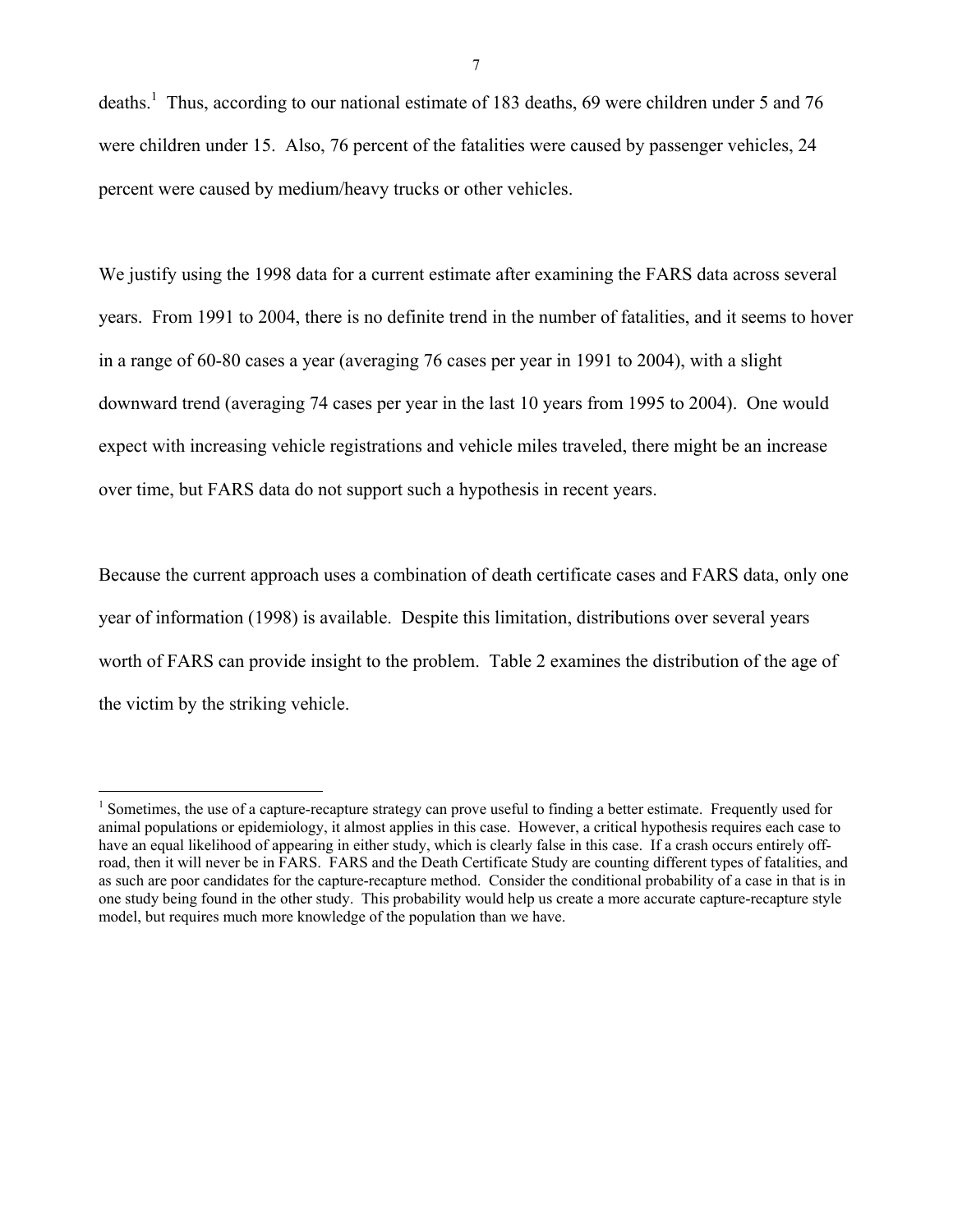| Backover Deaths in FARS by Year |                 |  |  |  |
|---------------------------------|-----------------|--|--|--|
|                                 | <b>Backover</b> |  |  |  |
| Year                            | Fatalities      |  |  |  |
| 1991                            | 83              |  |  |  |
| 1992                            | 80              |  |  |  |
| 1993                            | 76              |  |  |  |
| 1994                            | 84              |  |  |  |
| 1995                            | 75              |  |  |  |
| 1996                            | 79              |  |  |  |
| 1997                            | 59              |  |  |  |
| 1998                            | 83              |  |  |  |
| 1999                            | 70              |  |  |  |
| 2000                            | 89              |  |  |  |
| 2001                            | 66              |  |  |  |
| 2002                            | 66              |  |  |  |
| 2003                            | 79              |  |  |  |
| 2004                            | 72              |  |  |  |

Table 1 Backover Deaths in FARS by Year

Table 2 Backover Deaths in FARS 1995-2004 (10 years of data)

|                | Pass.          |                |     |     | Medium &           | Other &        |       |
|----------------|----------------|----------------|-----|-----|--------------------|----------------|-------|
| Age            | Car            | SUV            | Van | P/U | <b>Heavy Truck</b> | Unknown        | Total |
| <1 year        | $\overline{2}$ | 0              |     |     |                    | ი              | 4     |
| 1 year         | 28             | 6              | 9   | 16  |                    |                | 59    |
| 2 years        | 7              | 10             |     | 11  |                    |                | 36    |
| 3 years        | 5              | 4              | 3   | 9   |                    | O              | 23    |
| 4 years        | 3              | 2              | 4   | 5   | 3                  | N              | 17    |
| 5 years        | $\overline{2}$ | $\overline{2}$ | 0   | 5   | ი                  | ი              | 9     |
| 6 to 10 years  |                | 2              | 3   | 10  | 14                 |                | 34    |
| 11 to 15 years |                |                |     | n   |                    | O              | 2     |
| 16 to 20 years | 6              |                |     |     | 5                  | 2              | 15    |
| 21 to 30 years | 9              |                |     | 5   | 17                 |                | 36    |
| 31 to 40 years | 15             |                | 6   | 8   | 28                 | 4              | 61    |
| 41 to 50 years | 11             |                | 3   |     | 35                 | 5              | 62    |
| 51 to 60 years | 11             | 4              | 5   |     | 37                 | 6              | 67    |
| 61 to 70 years | 11             |                | 11  | 13  | 22                 | 3              | 67    |
| 71 to 80 years | 28             | 21             | 15  | 21  | 13                 | $\overline{2}$ | 100   |
| 81 to 90 years | 42             | 22             | 17  | 22  | 16                 | $\overline{2}$ | 121   |
| 91 and up      | 14             | 3              | 3   | 3   |                    | ი              | 24    |
| Unknown        |                |                |     |     |                    |                |       |
| Total          | 196            | 88             | 88  | 141 | 196                | 29             | 738   |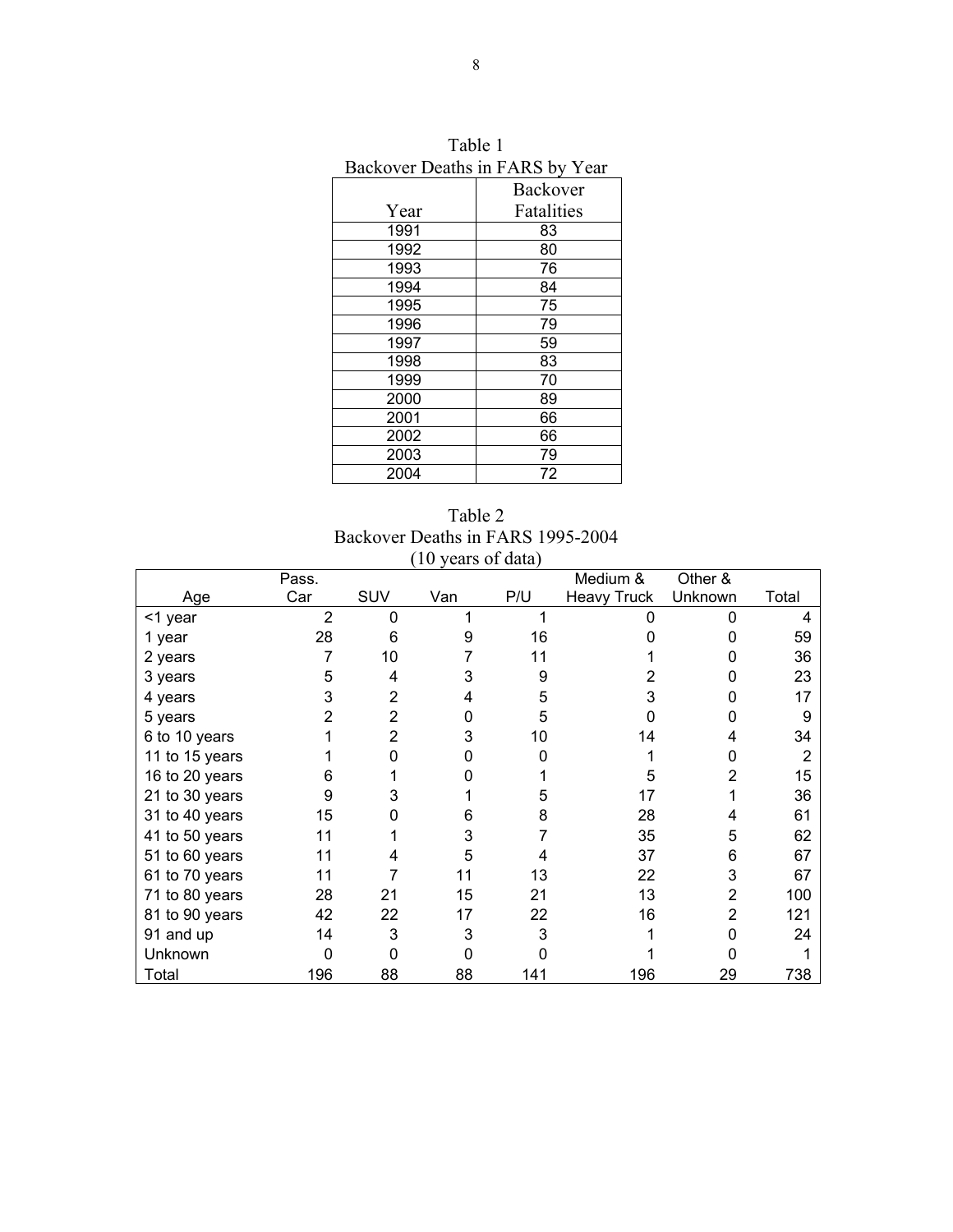We did not have enough detail available to break out the Death Certificate data by type of vehicle and pedestrian ages, because the vehicle type was unknown in a large number of cases. We looked at different ratios to help us make this determination. The ratio of passenger vehicles to all vehicles in FARS was about 70 percent when you consider all ages. The ratio of passenger vehicles to all vehicles (of the cases with known vehicle type) was only 55 percent in the Death Certificate study when the matching FARS cases were subtracted. However, pedestrian age was known in all cases and we examined vehicle type by age and found a better match in this comparison. Note how in 1995-2004 FARS 95% of the backover fatalities of children under 5 are caused by passenger vehicles. In the Death Certificate Study, in 1998, 10 (83%) of the 12 backover fatalities of children under 5 were caused by passenger vehicles. Similarly, the results by other age categories were close between the last 10 years of FARS and the Death Certificate Study. Finally, this relationship makes sense in that the opportunity to backover a young child is much higher for a passenger vehicle than for a medium to heavy truck and the opportunity to backover an adult and result in a fatality is relatively higher for a medium to heavy truck.

In order to distribute our annual estimate of 183 backover deaths by vehicle type, the following method was used. All of the 1998 FARS backover cases were examined first, followed by a closer look at the cases that appeared in both FARS and the Death Certificate Study. These "paired" cases were taken out of the Death Certificate Study. After removing the unknowns, the percentage of fatalities attributed to the various vehicle types in the remaining cases (only in the Death Certificate Study) was found. Each age group was examined within FARS over 1995-2004, the death certificate study's "unique" cases (backover fatalities not in FARS 1998), and FARS 1998 for some insight to the distribution of striking vehicles within each age group. Because all of these distributions were similar within a given age group, we opted to use the percentages by age found in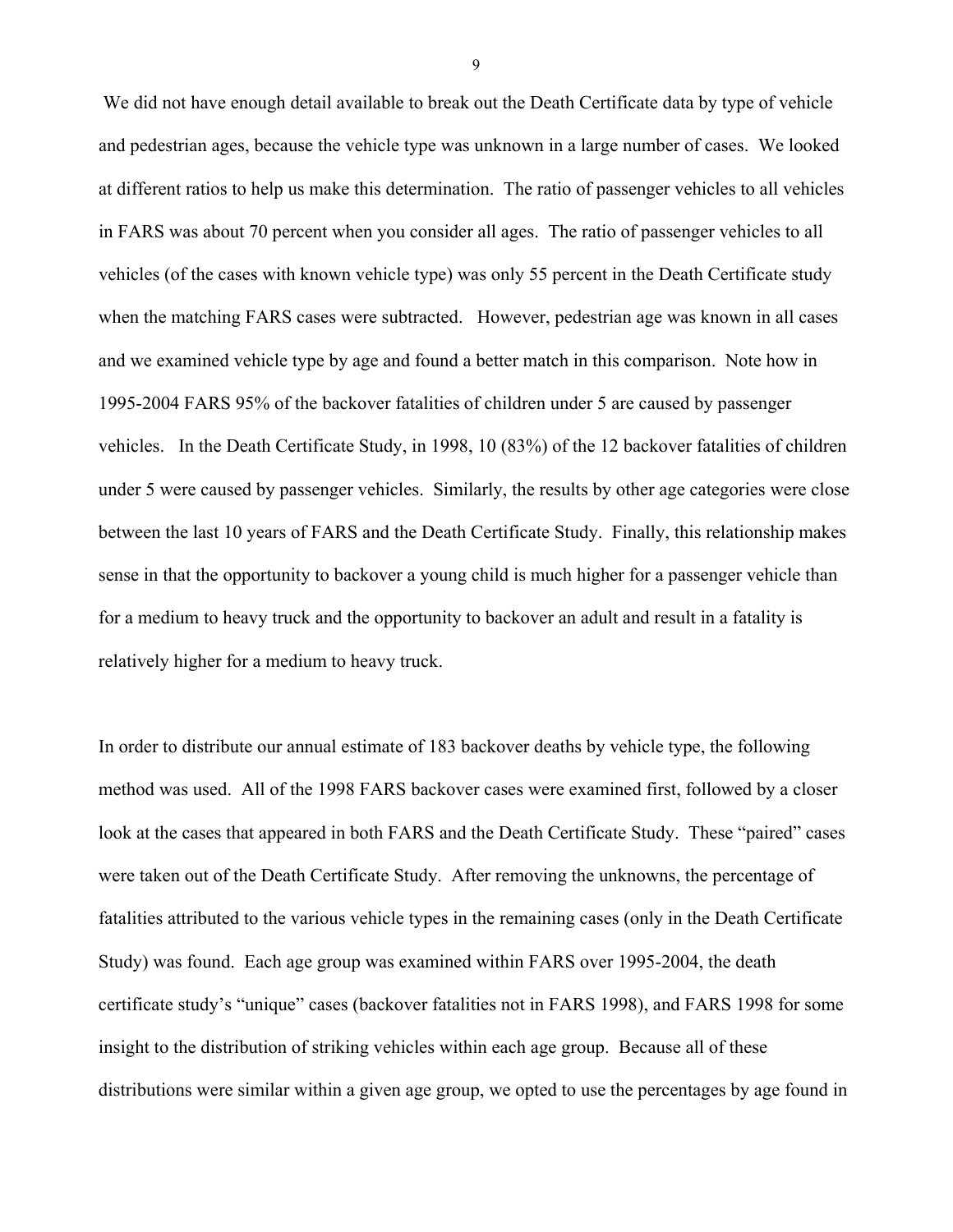the 1995-2004 FARS data, as both of the other sets were fairly small in comparison. Table 3 shows the final distribution.

Using this methodology, we have a very good estimation of the ages of all the 183 victims. By finding how many cases there were out of the 135 total cases, a ratio may be applied to 183 to find the number of fatalities are attributed to the different age groups. Because more than half of these 135 cases are extracted from the death certificates themselves, it is not a good record of the body type of the striking vehicle in these crashes. Thus, there are a significant number of "unknown" vehicle types when considering the 135 cases. For this reason, each age group was examined within FARS over 1995-2004, the death certificate study's "unique" cases (backover fatalities not in FARS 1998), and FARS 1998 for some insight to the distribution of striking vehicles within each group. Since all of these distributions were similar, we opted for the 1995-2004 FARS data, as both of the other sets were fairly small in comparison.

| Carlyne Amnual Estimate of Dackovel I atamics |                                    |                                |  |  |  |
|-----------------------------------------------|------------------------------------|--------------------------------|--|--|--|
| Age                                           | All Vehicles<br>Passenger Vehicles |                                |  |  |  |
|                                               |                                    | (based on % in FARS 1995-2004) |  |  |  |
| Under 5 years                                 |                                    | nn                             |  |  |  |
| $5 - 10$ years                                |                                    |                                |  |  |  |
| $11 - 15$ years                               |                                    |                                |  |  |  |
| $16+$ years                                   | 107                                |                                |  |  |  |
| Total                                         | 83                                 | 39                             |  |  |  |

Table 3 Current Annual Estimate of Backover Fatalities

The current approach produces an estimate of at least 183 deaths due to backovers annually. This is based on a one-time examination of death certificates, combined with corresponding FARS data. Given the limitations of the information found on death certificates and FARS candidacy requirements, it must be noted that this is a "rough" estimate. The inherent difficulty of this problem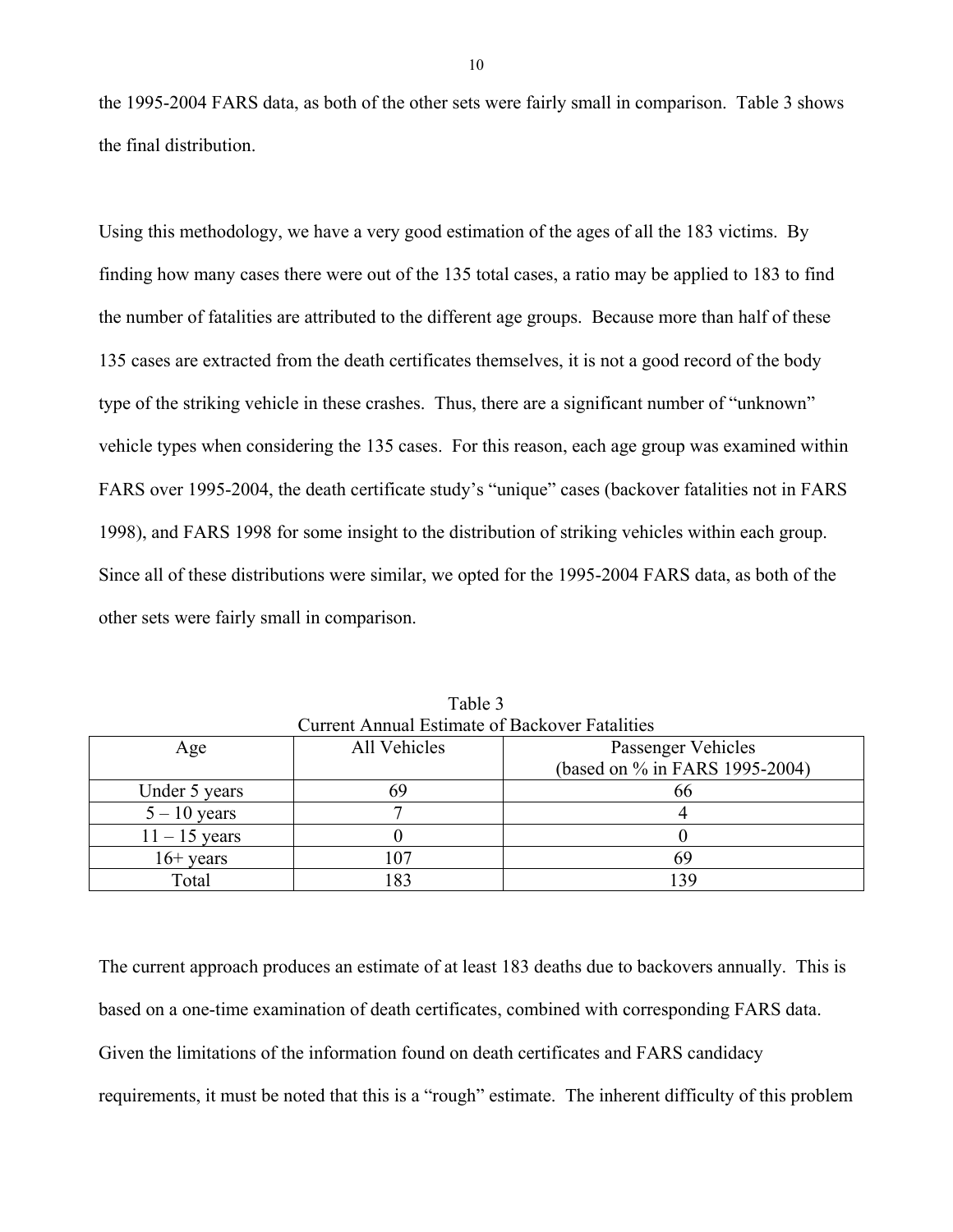has led to several refinements in our methodology, each time improving our use of existing sources. Yet, this only serves to underscore the importance of improving those very same sources. Thus, the agency has conducted a review of existing systems to determine the feasibility for routinely and systematically collecting non-traffic fatality and injury counts as well as detailed incident data. So far, the results have been promising, and data collection should begin in 2007.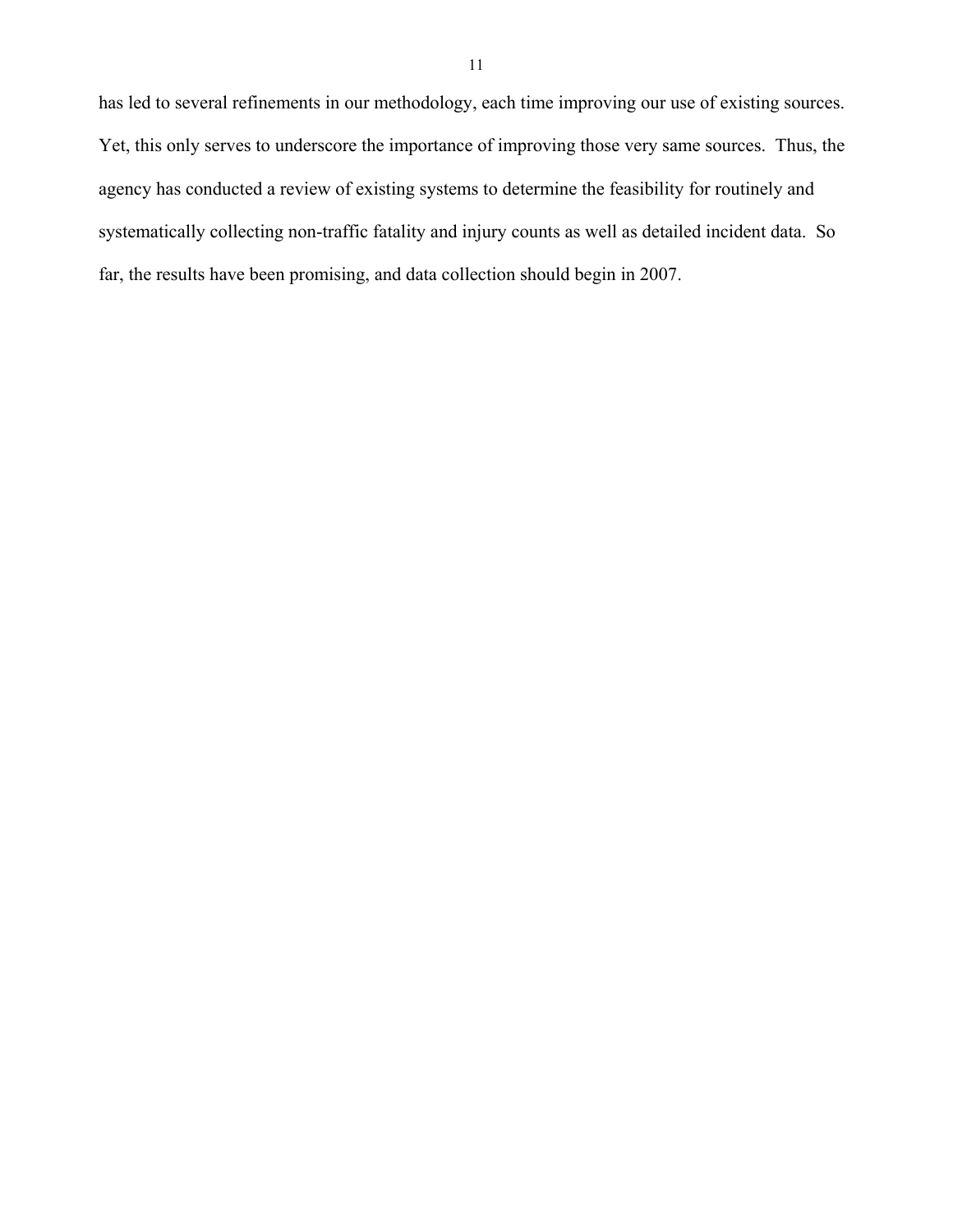#### Appendix A – SAS Code with Definition for Backover Crash

```
libname fars1991 'r:\farssas\fars91'; 
libname fars1992 'r:\farssas\fars92'; 
libname fars1993 'r:\farssas\fars93'; 
libname fars1994 'r:\farssas\fars94'; 
libname fars1995 'r:\farssas\fars95'; 
libname fars1996 'r:\farssas\fars96'; 
libname fars1997 'r:\farssas\fars97';
libname fars1998 'r:\farssas\fars98'; 
libname fars1999 'r:\farssas\fars99'; 
libname fars2000 'r:\farssas\fars00'; 
libname fars2001 'r:\farssas\fars01'; 
libname fars2002 'r:\farssas\fars02'; 
libname fars2003 'r:\farssas\fars03'; 
libname fars2004 'r:\farssas\fars04'; 
libname library 'r:\farssas\formats\winfmt91.610';
options ls=150 pagesize=63 nofmterr 
         formchar='|-<sub>n</sub> ... \uparrow \uparrow + \frac{1}{65} \left(\frac{m}{2}+\frac{1}{2}\right) \left(\frac{m}{2}+\frac{1}{2}\right) ;
proc format; 
.<br>value yesno
   0 = \overline{N} \circ \overline{N}1 = 'Yes' 9='Unknown'; 
value sv 
        99=' Unknown Number' 
         1=' Single Vehicle' 
    other='MultipleVehicles'; 
value harmev 
        08='Pedestrian' 
        09='Pedalcyclist' 
        15='Non-occupant, other type' 
        99='Unknown event' 
    other='Other event'; 
value dircol 
   1=' GoingBackward'<br>2=' Going Ahead'
         Going Ahead'
    8=' OtherManeuver' 
    9=' UnknownManeuver'; 
value dirrow 
    1='Going Backward' 
    2='Going Ahead' 
    8='Other Maneuver' 
    9='Unknown Maneuver'; 
value vehtype 
      1-9='Car' 
    14-19='SUV' 
    20-29='Van' 
    30-39='P/U' 
    10-13, 
    40-48='Oth LV' 
        49='Unk LV' 
    50-59='Bus' 
    60-78='Hvy trk' 
    80-89='MC' 
    90-97='Other' 
    79,99='Unknown'; 
value vehsize 
       1-2='Car Mini/Sub' 
         3='Car Compact' 
         4='Car Intermediate' 
       5-6='Car Full/Largest' 
         9='Car Unk' 
        14='SUV Compact' 
    15-16='SUV Large/Wagon'
```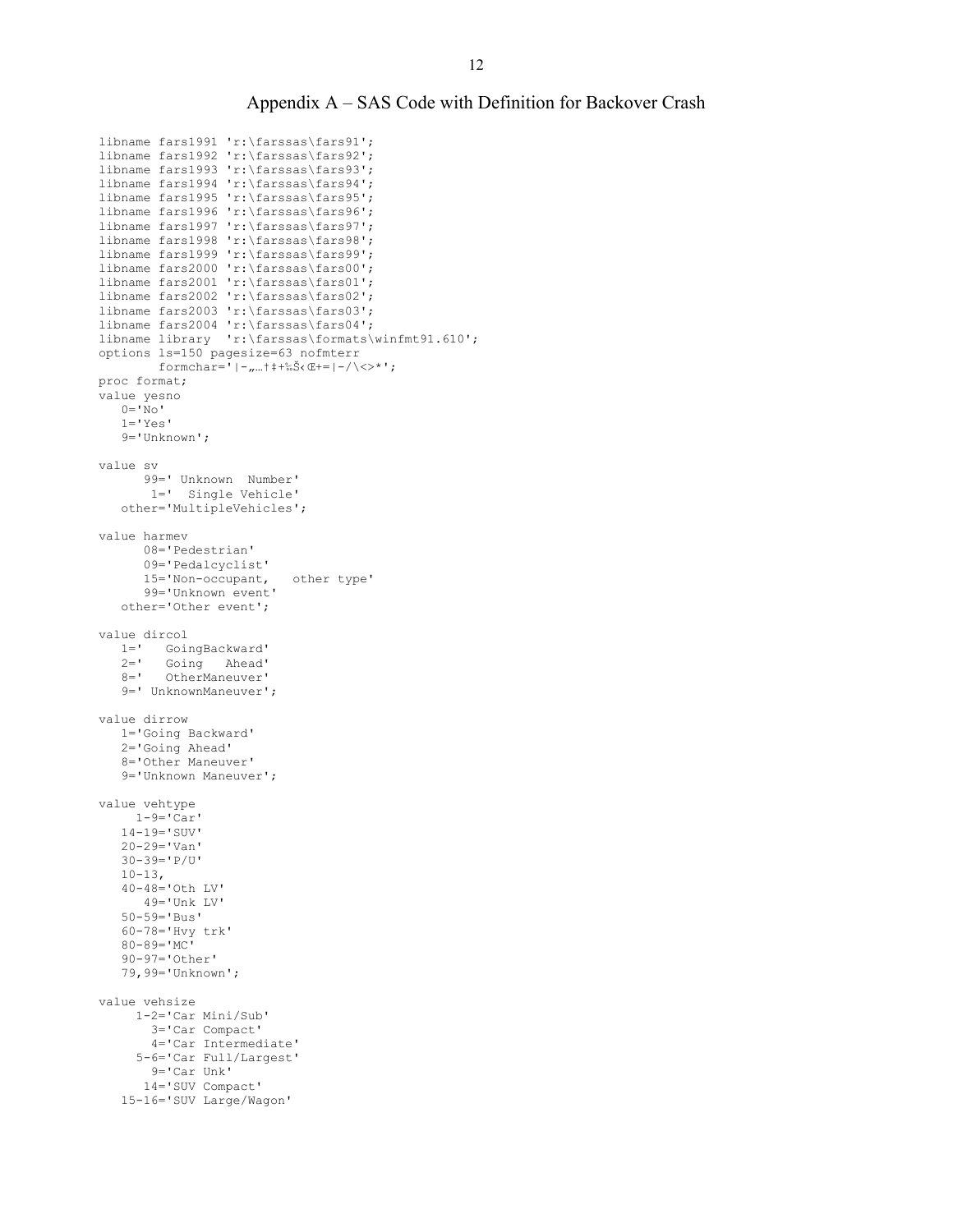19='SUV Unk' 20='Minivan' 21-28='Van Large' 29='Van Unk' 30='P/U Compact' 31='P/U Large' 32-39='P/U Unk'  $10-13$ , 40-48='Oth LV' 49='Unk LV' 50-59='Bus' 60-78='Hvy trk'  $80 - 89 = 'MC'$  90-97='Other' 79,99='Unknown'; value ptyperow 5='Pedestrian' 6-7='Pedalcyclist' 8,19='Other nonoccupant'; value ptypecol 5=' Pedes- trian' 6-7=' Pedal- cyclist' 8,19=' Other non-occupant'; value ploc 00='Not applicable' 01='Intersection, in crosswalk' 02='Intersection, on roadway, not in crosswalk' 03='Intersection, on roadway, crosswalk not available' 04='Intersection, on roadway, crosswalk availability unknown' 05='Intersection, not on roadway' 09='Intersection, unknown' 10='Non-intersection, in crosswalk' 11='Non-intersection, on roadway, not in crosswalk' 12='Non-intersection, on roadway, crosswalk not available' 13='Non-intersection, on roadway, crosswalk availability unknown' 14='Non-intersection, in parking lane' 15='Non-intersection, on road shoulder' 16='Non-intersection, bike path' 17='Non-intersection, outside trafficway' 18='Non-intersection, other, not on roadway' 19='Non-Intersection, unknown' 99='Unknown location'; value age 99='Unknown'; data acc1; set fars1991.accident(in=yr1991) fars1992.accident(in=yr1992) fars1993.accident(in=yr1993) fars1994.accident(in=yr1994) fars1995.accident(in=yr1995) fars1996.accident(in=yr1996) fars1997.accident(in=yr1997) fars1998.accident(in=yr1998) fars1999.accident(in=yr1999) fars2000.accident(in=yr2000) fars2001.accident(in=yr2001) fars2002.accident(in=yr2002) fars2003.accident(in=yr2003) fars2004.accident(in=yr2004); if yr1991 then year=1991; else if yr1992 then year=1992; else if yr1993 then year=1993; else if yr1994 then year=1994; else if yr1995 then year=1995; else if yr1996 then year=1996; else if yr1997 then year=1997; else if yr1998 then year=1998;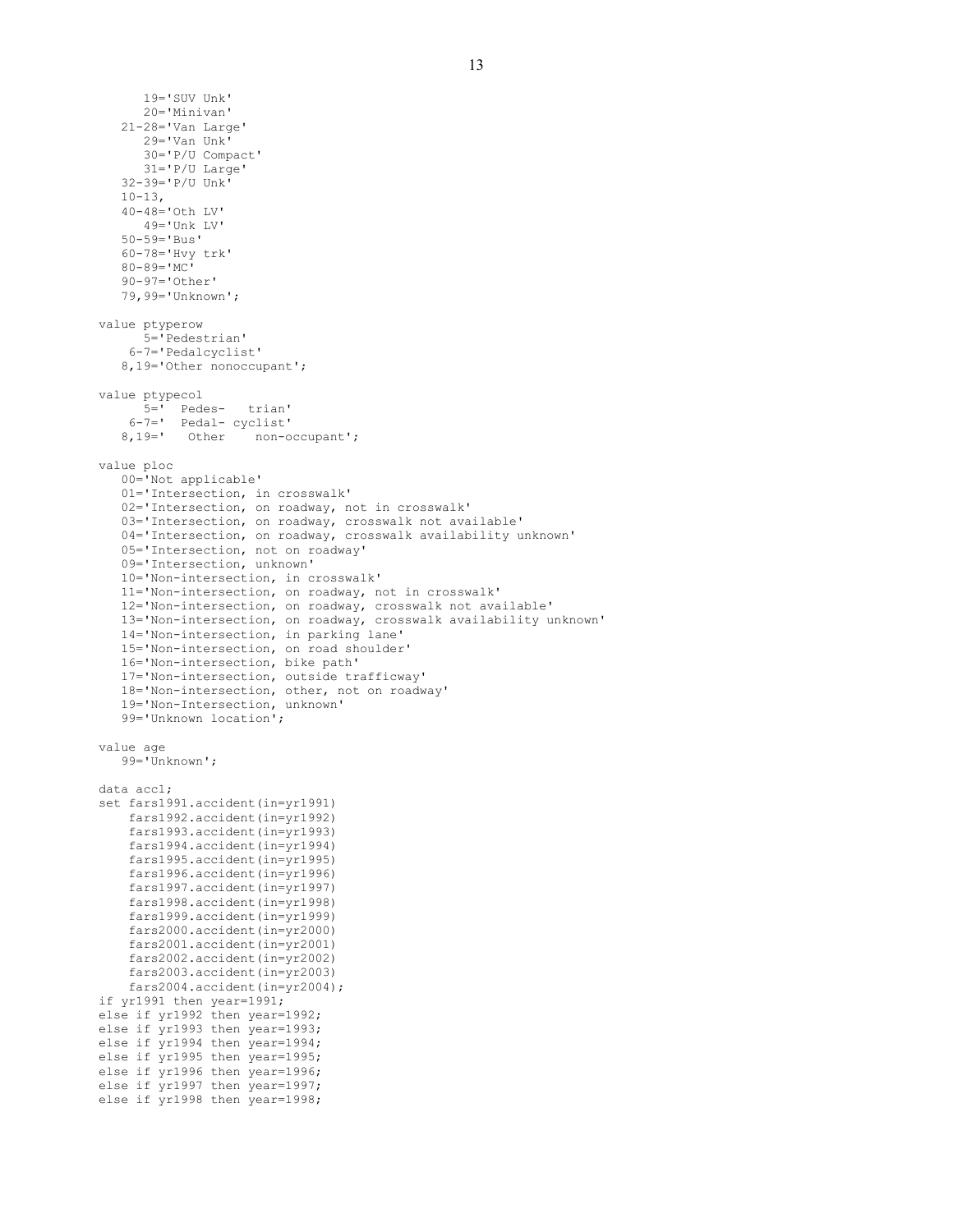```
else if yr1999 then year=1999; 
else if yr2000 then year=2000; 
else if yr2001 then year=2001; 
else if yr2002 then year=2002; 
else if yr2003 then year=2003; 
else if yr2004 then year=2004; 
keep year st case day week hour weather;
data per1; 
set fars1991.person(in=yr1991) 
     fars1992.person(in=yr1992) 
     fars1993.person(in=yr1993) 
     fars1994.person(in=yr1994) 
     fars1995.person(in=yr1995) 
     fars1996.person(in=yr1996) 
     fars1997.person(in=yr1997) 
     fars1998.person(in=yr1998) 
     fars1999.person(in=yr1999) 
     fars2000.person(in=yr2000) 
     fars2001.person(in=yr2001) 
     fars2002.person(in=yr2002) 
     fars2003.person(in=yr2003) 
     fars2004.person(in=yr2004); 
if yr1991 then year=1991; 
else if yr1992 then year=1992; 
else if yr1993 then year=1993; 
else if yr1994 then year=1994; 
else if yr1995 then year=1995; 
else if yr1996 then year=1996; 
else if yr1997 then year=1997; 
else if yr1998 then year=1998; 
else if yr1999 then year=1999; 
else if yr2000 then year=2000; 
else if yr2001 then year=2001; 
else if yr2002 then year=2002; 
else if yr2003 then year=2003; 
else if yr2004 then year=2004; 
keep year state st_case veh_no n_mot_no 
      location ve_forms harm_ev 
     age sex per typ inj sev p cf1-p cf3;
data per2; 
merge acc1(in=a) per1(in=b);
by year st case;
if a*b=1;data 
   driver (keep=year state st_case veh_no 
                 DriverAge DriverSex 
                 day_week hour weather) 
   nonocc1(keep=year state st_case matchno 
                location ve_orms harm_ev
                 NonoccAge NonoccSex 
                 NonoccType p_cf1-p_cf3 
                day week hour weather);
set per2; 
label ve_forms='Vehicles';
if per typ=1 then do;
    DriverAge=age; 
    DriverSex=sex; 
    output driver; 
end; 
else if per typ in(5, 6, 7, 8, 19) and inj sev=4 then do;
   if ve forms=1 then matchno=1;
    else matchno=n_mot_no; 
    NonoccType=per_typ; 
    NonoccAge=age; 
    NonoccSex=sex; 
    output nonocc1; 
end; 
proc sort data=nonocc1;
```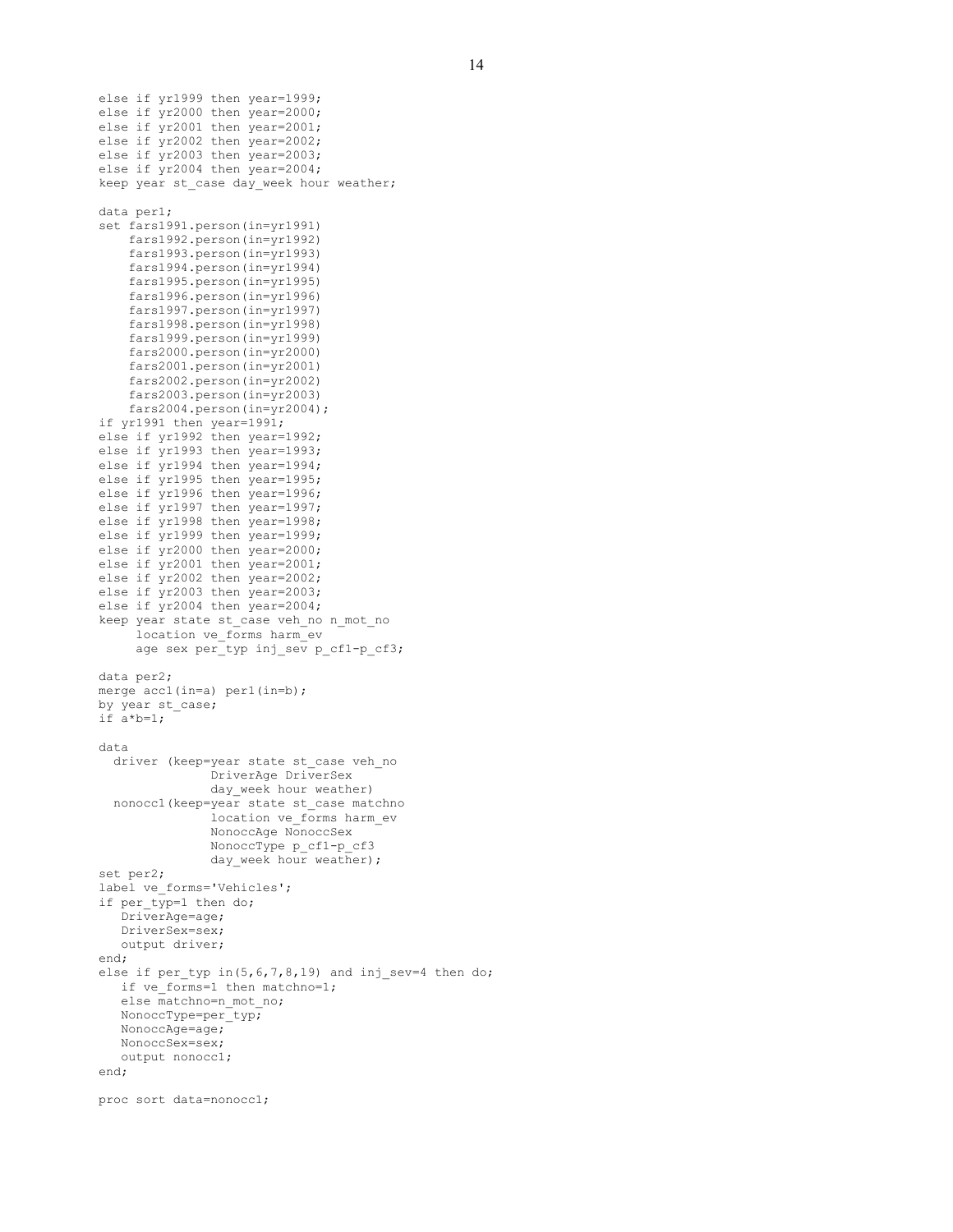by year st case matchno;

```
data veh1; 
set fars1991.vehicle(in=yr1991) 
     fars1992.vehicle(in=yr1992) 
     fars1993.vehicle(in=yr1993) 
     fars1994.vehicle(in=yr1994) 
     fars1995.vehicle(in=yr1995) 
     fars1996.vehicle(in=yr1996) 
     fars1997.vehicle(in=yr1997) 
     fars1998.vehicle(in=yr1998) 
     fars1999.vehicle(in=yr1999) 
     fars2000.vehicle(in=yr2000) 
     fars2001.vehicle(in=yr2001) 
     fars2002.vehicle(in=yr2002) 
     fars2003.vehicle(in=yr2003) 
     fars2004.vehicle(in=yr2004); 
if yr1991 then year=1991; 
else if yr1992 then year=1992; 
else if yr1993 then year=1993; 
else if yr1994 then year=1994; 
else if yr1995 then year=1995; 
else if yr1996 then year=1996; 
else if yr1997 then year=1997; 
else if yr1998 then year=1998; 
else if yr1999 then year=1999; 
else if yr2000 then year=2000; 
else if yr2001 then year=2001; 
else if yr2002 then year=2002; 
else if yr2003 then year=2003; 
else if yr2004 then year=2004; 
matchno=veh_no;
if 1<=body typ<=9 then do;
   if 1000<=VIN wgt<=1949 then VehicleSize=1;
   else if 1950<=VIN wgt<=2449 then VehicleSize=2;
else if 2450<=VIN wgt<=2949 then VehicleSize=3;
else if 2950<=VIN wgt<=3449 then VehicleSize=4;
   else if 3450<=VIN_wgt<=3949 then VehicleSize=5;
   else if 3950<=VIN_wgt<=9000 then VehicleSize=6;
   else VehicleSize=9;
end; 
else VehicleSize=body_typ; 
keep year st case veh no matchno
      VehicleSize dr_drink trav_sp veh_man 
     impatch 1 import 2 import 2 import 1 import 1data veh2; 
merge vehl(in=a) driver(in=b);
by year st case veh no;
if a=1; 
DriverPresent=b; 
data nonocc2; 
merge nonocc1(in=a) veh2(in=b);
by year st case matchno;
if a=1; 
if b=0 then do; 
    DriverPresent=9; 
    impacts=9; 
end; 
StrikingVehicleKnown=b; 
proc sort data=nonocc2; 
by StrikingVehicleKnown DriverPresent; 
data nonocc3; 
set nonocc2; 
if StrikingVehicleKnown*DriverPresent=1 and 
   harm ev in(08,09,15);
data nonocc4; 
set nonocc3;
```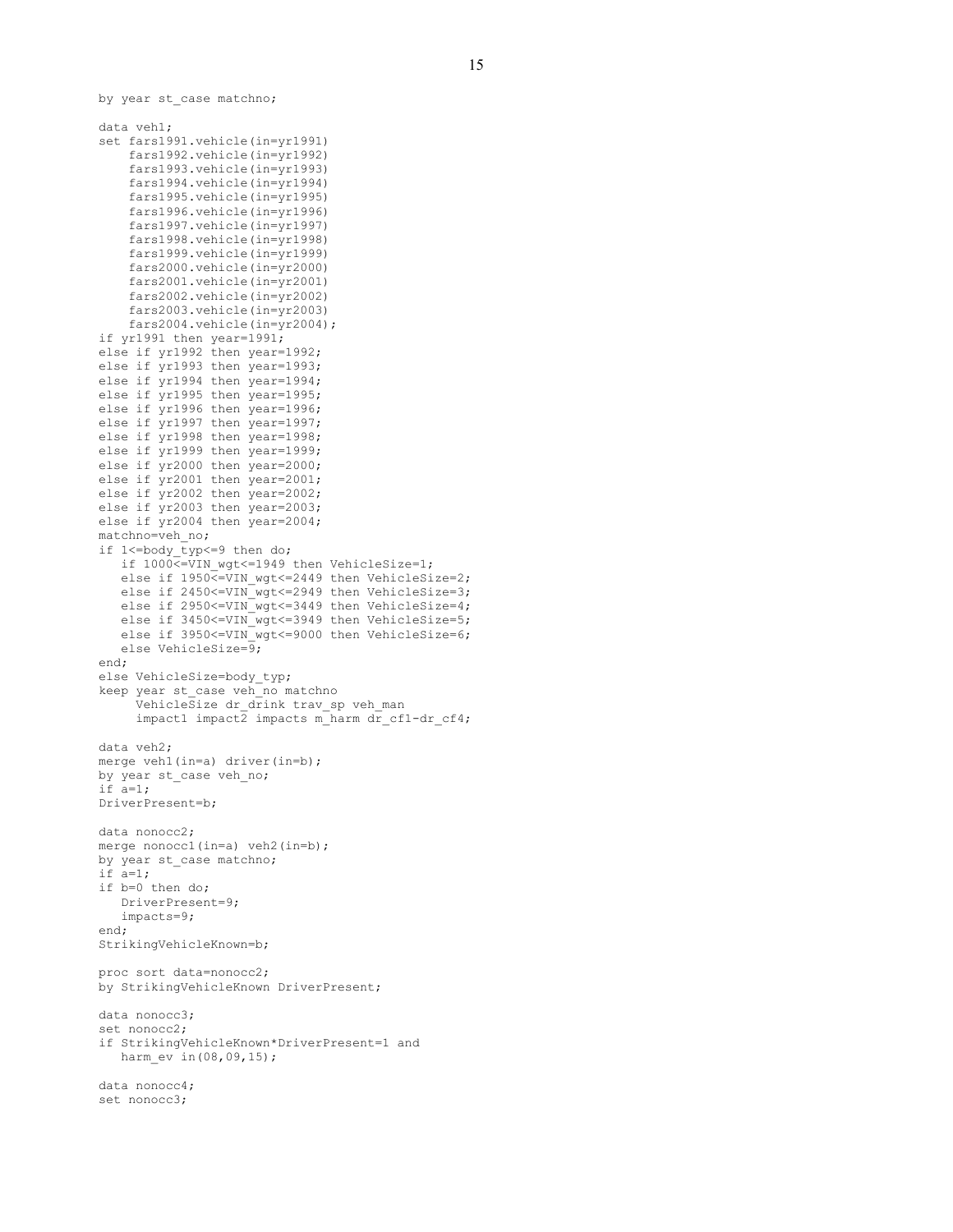```
if veh man in(6,8) then do;
   if \overline{4} <= impact1 <= 8 then Maneuver=1;
   else if impat1 in(10,11,12,1,2) then Maneuver=2;
    else Maneuver=9; 
end; 
else if veh man=15 then Maneuver=1;
else if veh man=1 then Maneuver=2;
else if veh\bar{m}an=99 then Maneuver=9;
else Maneuver=8;
data nonocc5 backing ahead; 
set nonocc4;
```

```
if Maneuver in(1,2); 
output nonocc5; 
if Maneuver=1 then output backing; 
else if Maneuver=2 then output ahead;
```